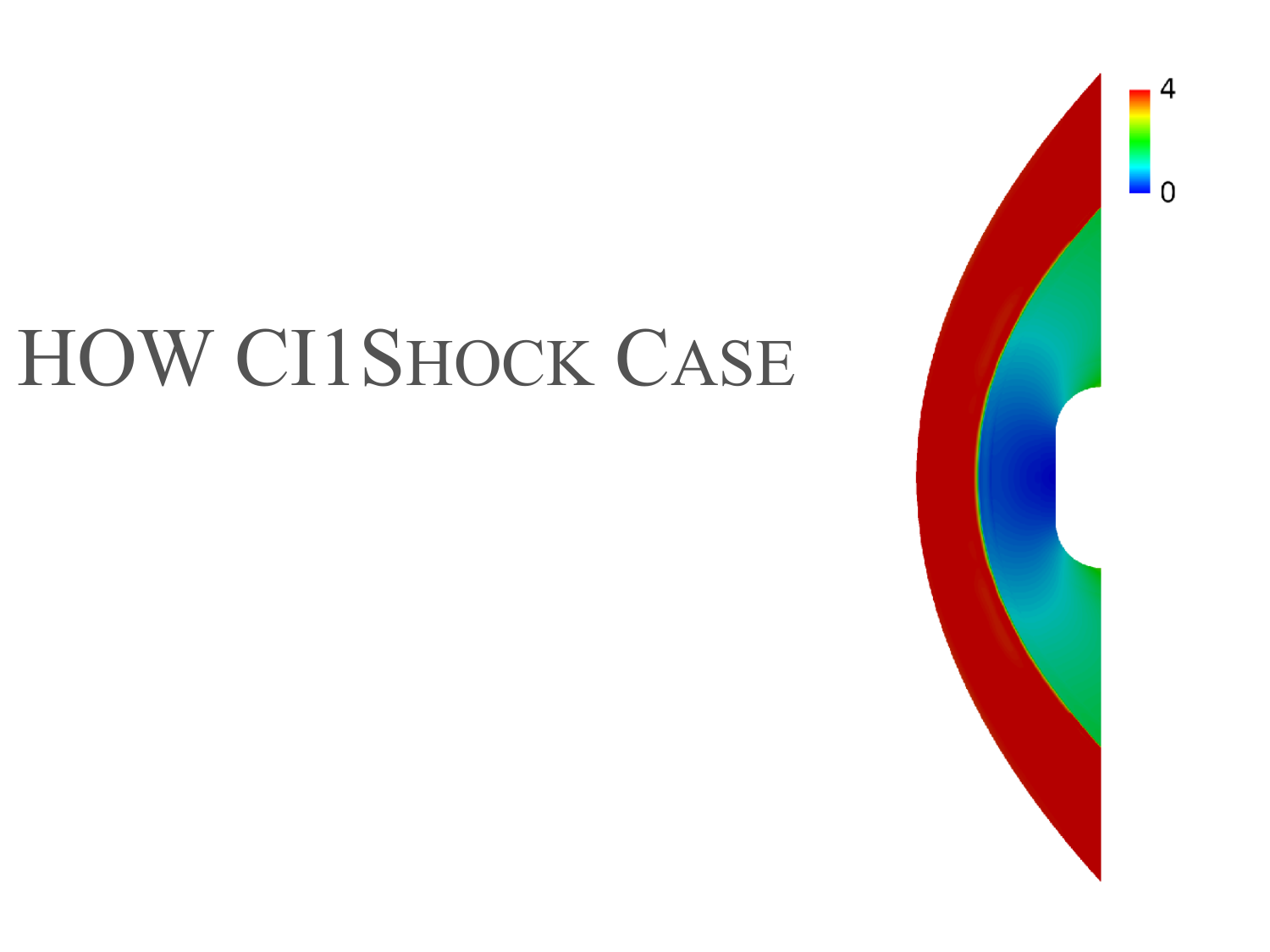

## Overview

- Case designed to be a challenge for high-order solver
	- Accuracy across shock
	- Stability of flow solver at high-speed with strong discontinuity
	- Robustness of linear/nonlinear solvers
- Relatively trivial case for production 2nd-order solvers
- Two analytic functionals
	- Total enthalpy loss in entire volume
	- Stagnation point pressure error
- Supplied meshes at 5 resolutions, adapted to shock location
	- Adaption is not hierarchical
	- Expect between 1st-2nd order convergence for both functionals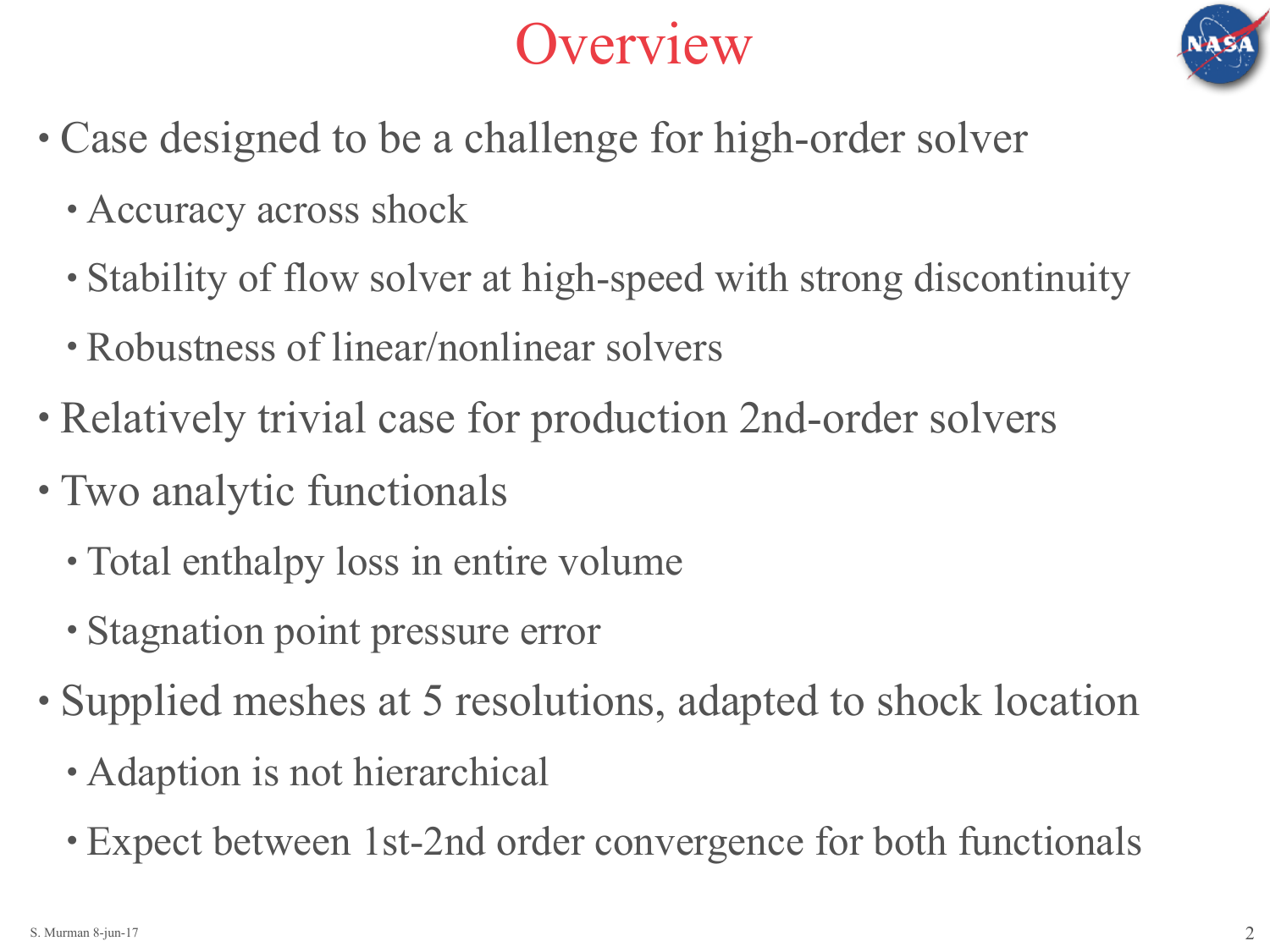



- No participants in 2016 HOW
- 5 participants in 2018 HOW
- All groups report case met expectations for difficulty
	- Required care/improvements in algorithm, solver, adaptation, *etc.* to generate solutions
- Some groups could not run supplied meshes
	- Generated their own which met their solver requirements
- Some groups could not converge all cases to machine epsilon
- Efficiency (wall clock time) was not a consideration for this 1st iteration of the case
	- Many solvers designed for unsteady and can barely run case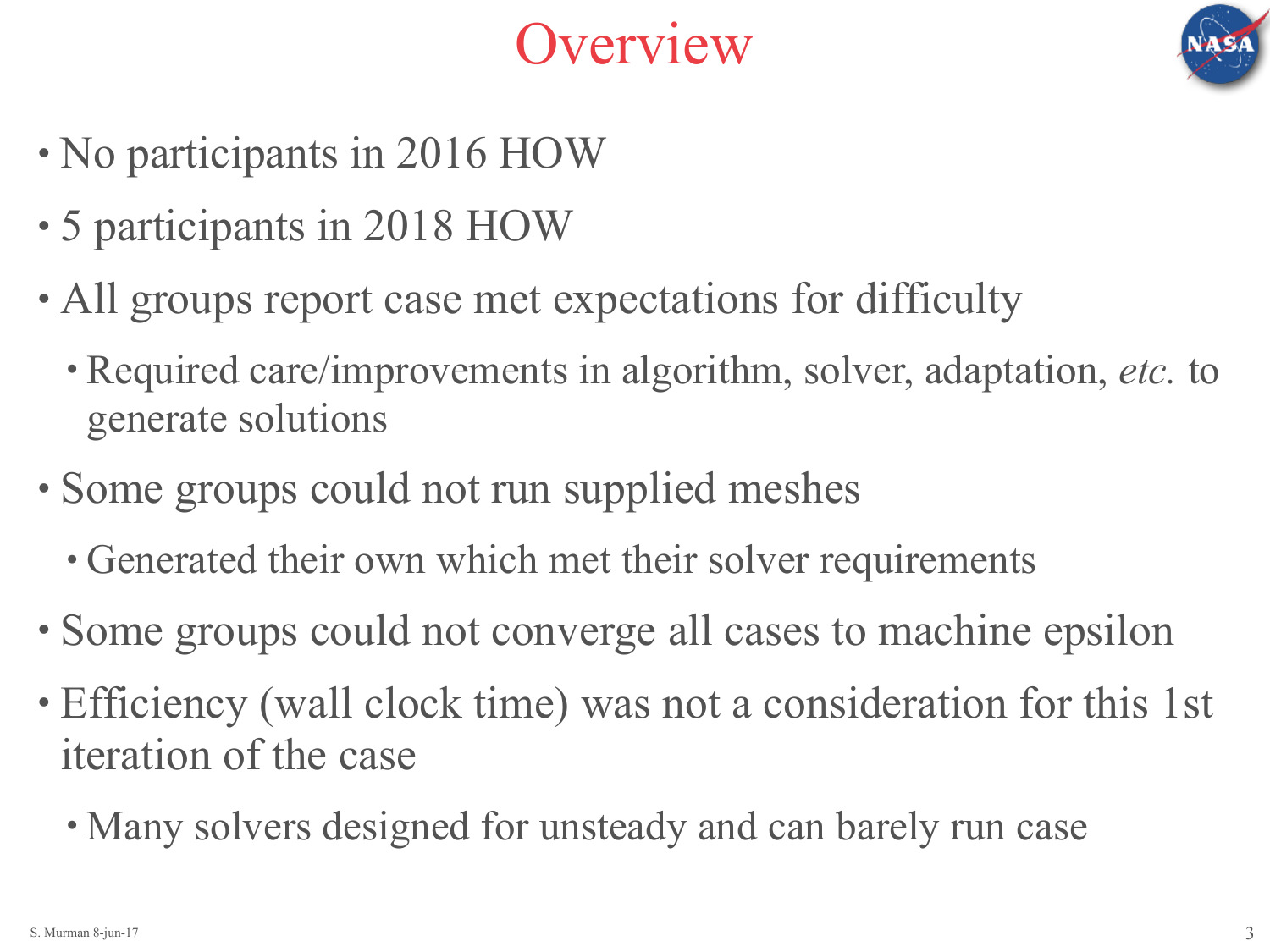

## Intermission

- Marshall
	- Do something here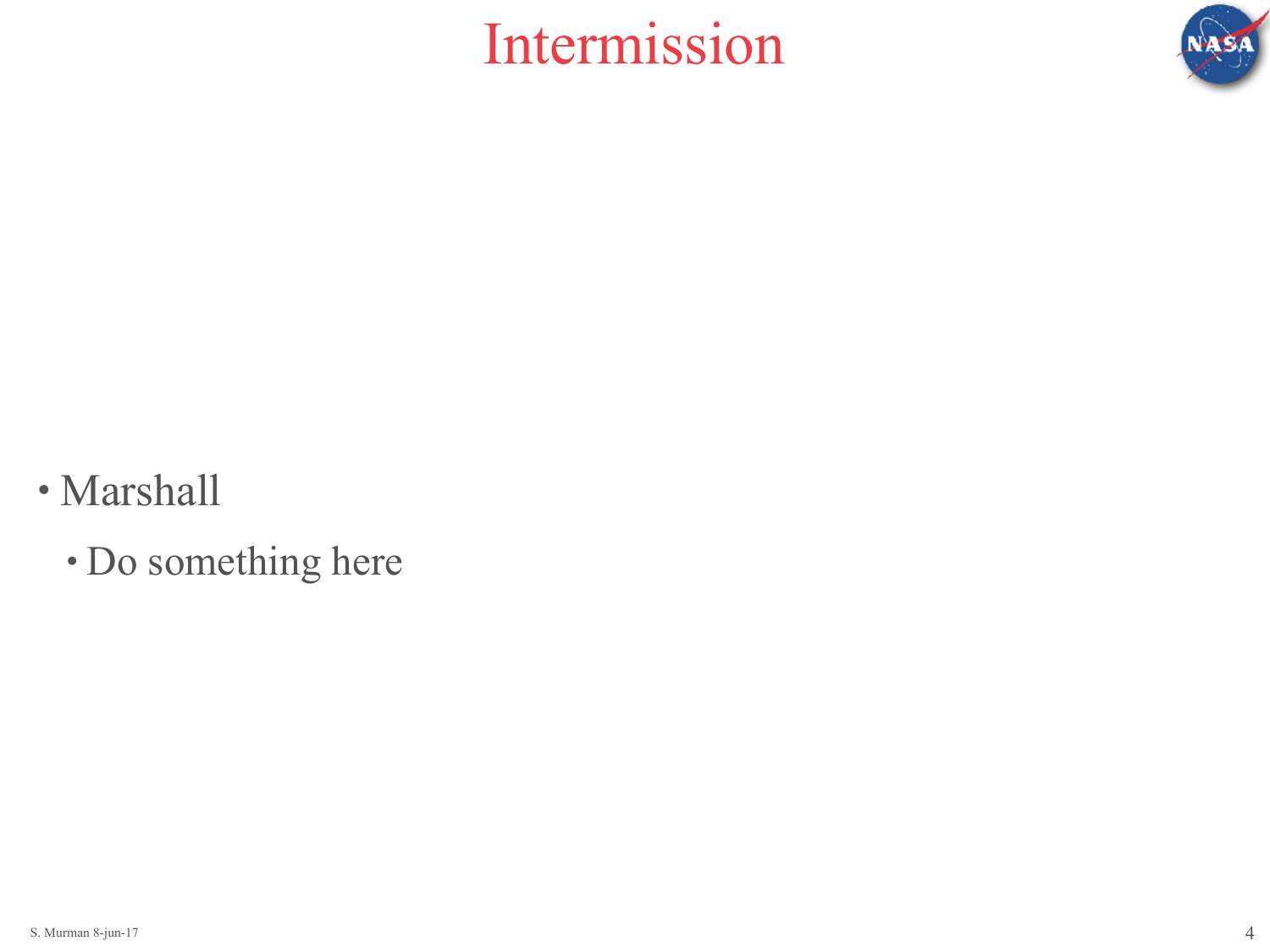

## Results Summary



## Total Enthalpy Total Pressure

- Can't plot NRL pressure results (file format, gnuplot, python, ???)
	- Participants should submit reduced raw data, not scripts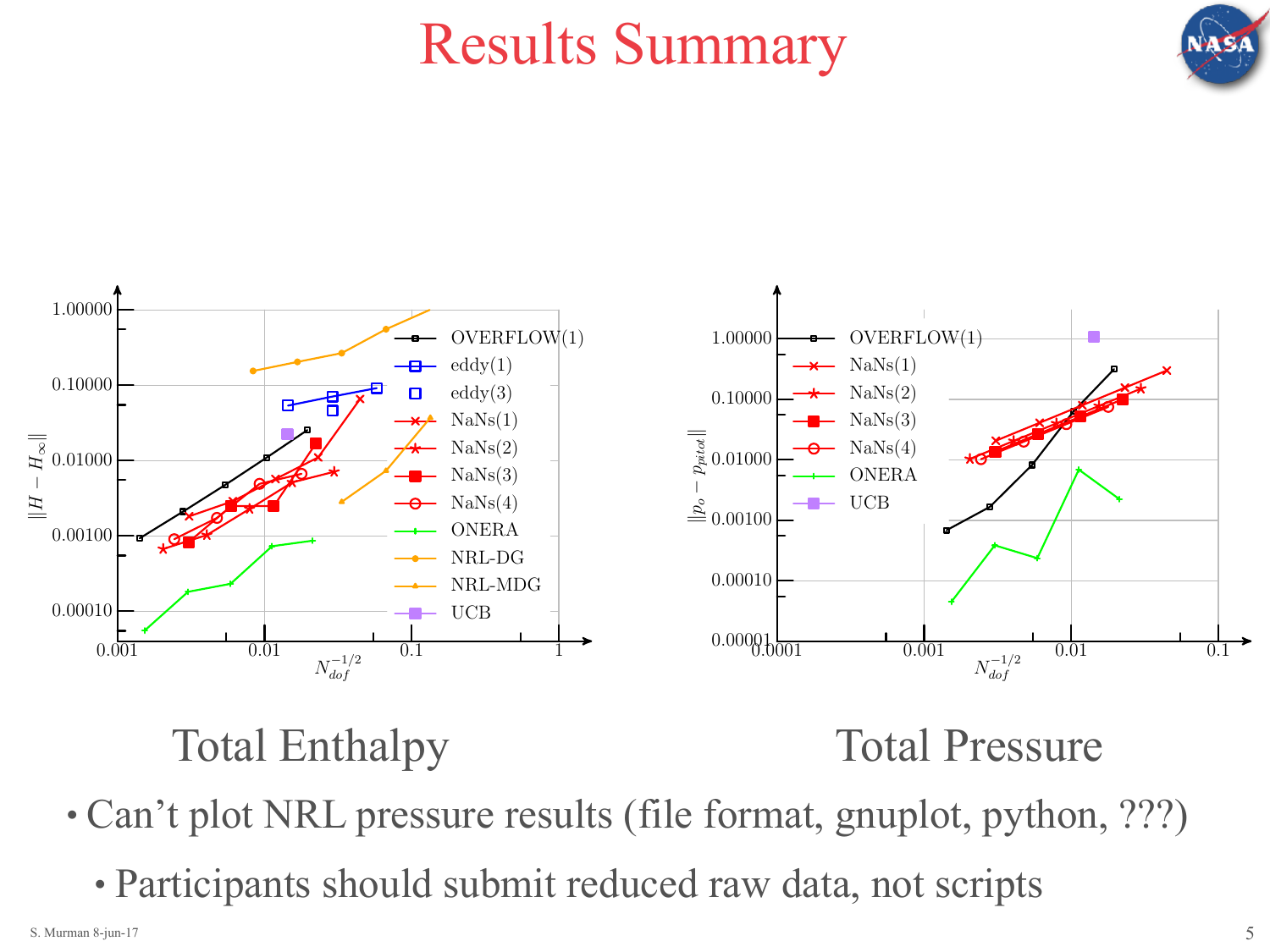

## Results Summary

- As expected, all solvers showing between 1st 2nd order convergence rate
- No methods significantly better than existing standard (OVERFLOW) to justify expense/complication
	- Is goal of high-order to out-compete standard on these cases or simply survive?
- ONERA results generally lower error, NRL-DG results higher
	- Why? are we all using the same norm definition? What can we learn?
- Lack of convergence seems to correlate with lack of monotonicity in stagnation pressure error convergence